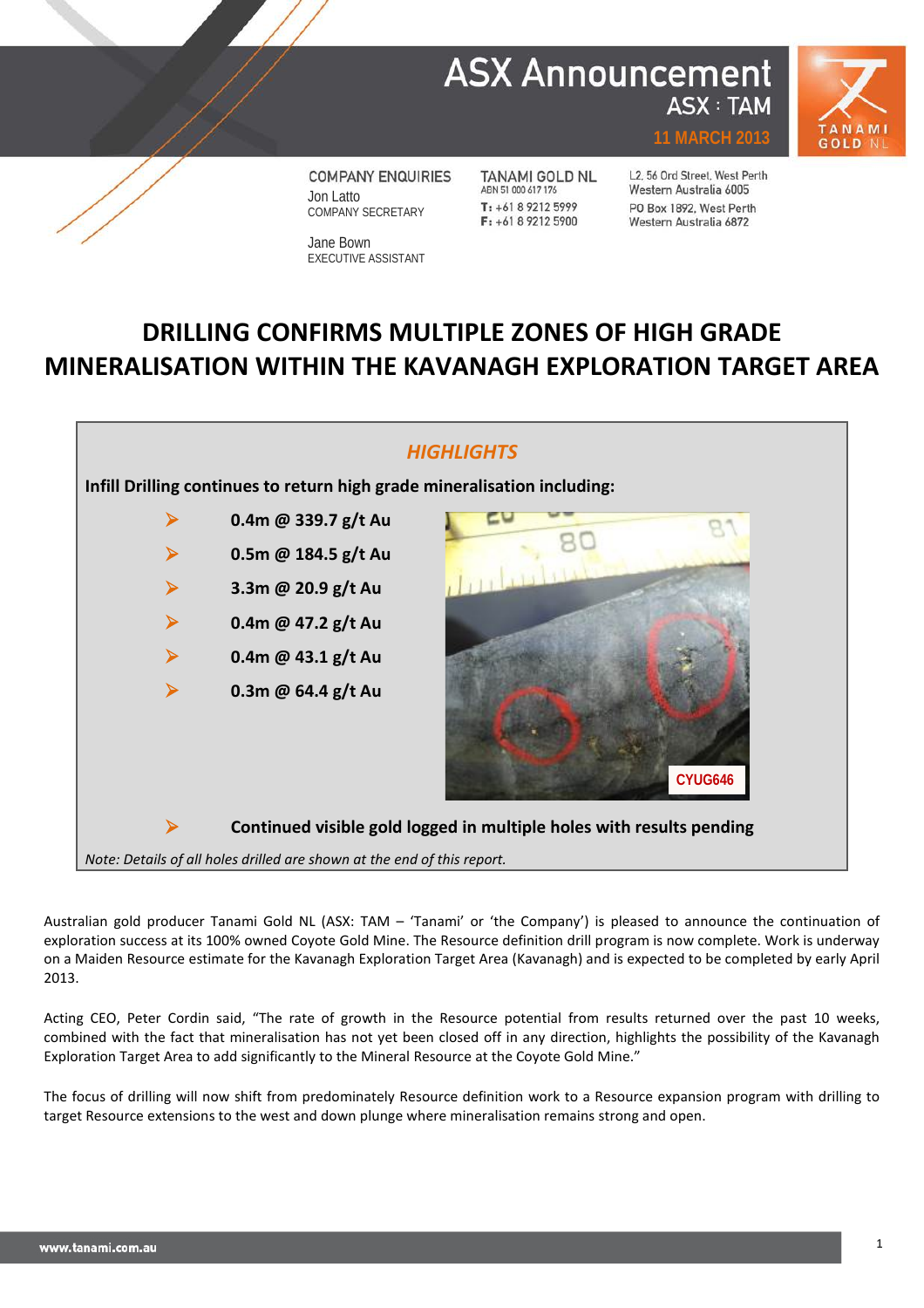# **ASX Announcement**

11 MARCH 2013

### **Kavanagh Target**

Ongoing infill drilling of the Kavanagh mineralisation is progressing well with Resource definition drilling completed on schedule with up to three mineralised lodes defined on both the northern and southern limbs of the fold. Drilling of Kavanagh will continue with three underground diamond rigs now targeting Resource extensions of the current mineralisation that have yet to be completely closed off in any direction. A final analysis is being carried out on an already strong geological model to enable the Resource estimation process to be conducted and also as a guide for future drilling.

Kavanagh is situated approximately 150 metres north and east of the main Coyote Gold Mine (See Figure 2) and is interpreted to be a folded repeat of the geological sequence (or similar) that hosts the Coyote Gold Mine. It is considered highly prospective with the potential to host a repeat of the Coyote mineralised system.

*Kavanagh is based on the Coyote Mine Mineralisation Model and as such has the potential to host between 700,000 and 800,000 tonnes at a grade range of between 10-15g/t Au<sup>1</sup> .*

Significant results:

- CYDD214 **0.4m @ 35.6 g/t Au**
- CYDD214 **0.4m @ 43.1 g/t Au**
- CYUG644 **0.3m @ 64.4 g/t Au**
- CYUG644 **3.3m @ 20.9 g/t Au**
- CYUG645- **2.5m @ 45.5 g/t Au** including **0.5m @ 184.5g/t Au**
- CYUG1016 **0.5m @ 27.6 g/t Au**
- CYUG1016 **0.4m @ 47.2 g/t Au**
- CYUG1016 **1.7m @ 7.9 g/t Au**
- CYUG1017 **1.0m @ 137.9 g/t Au** including **0.4 @ 339.7g/t Au** *(Speedy lode)*
- CYUG1017 **1.0m @ 13.4 g/t Au**

**Visible Gold logged in CYDD215 - CYUG646 - CYDD1019 - CYDD361- CYDD362** *(Results Pending)*

Previously announced significant results include:

- CYUG359 **- 0.8m @ 154.9 g/t Au** *Reported 19 February 2013*
	- CYDD211B **6.1m @ 87.4g/t Au** including **2.5m @ 175.1g/t Au** *Reported 17 January 2013*
	- CYDD211B **0.3m @ 367.6g/t Au** *Reported 17 January 2013*
	- CYDD208 **2.0m @ 81.7g/t Au** *Reported 17 January 2013*
	- CYDD206 **2.2m @ 22.7g/t Au** *Reported 3 December 2012*
	- CYDD206 **4.2m @ 9.8g/t Au** including **1.5m @ 23.7g/t Au** *Reported 3 December 2012*
	- CYUG356 **1.3m @ 38.4g/t Au** *Reported 19 November 2012*

### **Peter Cordin Acting Chief Executive Officer**

### **Competent Person's Statement**

*The information in this report that relates to Mineral Resource Estimation, Geological Data and Exploration Results is based on information compiled by Mr Michael Thomson, a full time employee and Principal Geologist of Tanami Gold NL. Mr Thomson is a member of the Australasian Institute of Mining and Metallurgy and has sufficient experience which is relevant to the style of mineralisation and type of deposit under consideration to qualify as a Competent Person as defined in the December 2004 edition of the Australasian Code for Reporting of Exploration Results, Mineral Resources and Ore Reserves (JORC Code). Mr Thomson consents to the inclusion in this report of the matters based on his information in the form and context in which they appear.*

*This announcement contains certain statements which constitute "forward looking statements". Such statements are only predictions and are subject to inherent risks and uncertainties which could cause actual values, results, performance achievements to differ materially from those expressed, implied or projected in any forward*looking statement. No representation or warranty, expressed or implied, is made by Tanami Gold NL that material contained in this announcement will be achieved or *proved correct.*

<sup>1</sup> *The potential quantity and grade of the exploration targets outlined are conceptual in nature. There has been insufficient exploration to define a Mineral Resource and it is uncertain if further exploration will result in the determination of a Mineral Resource.*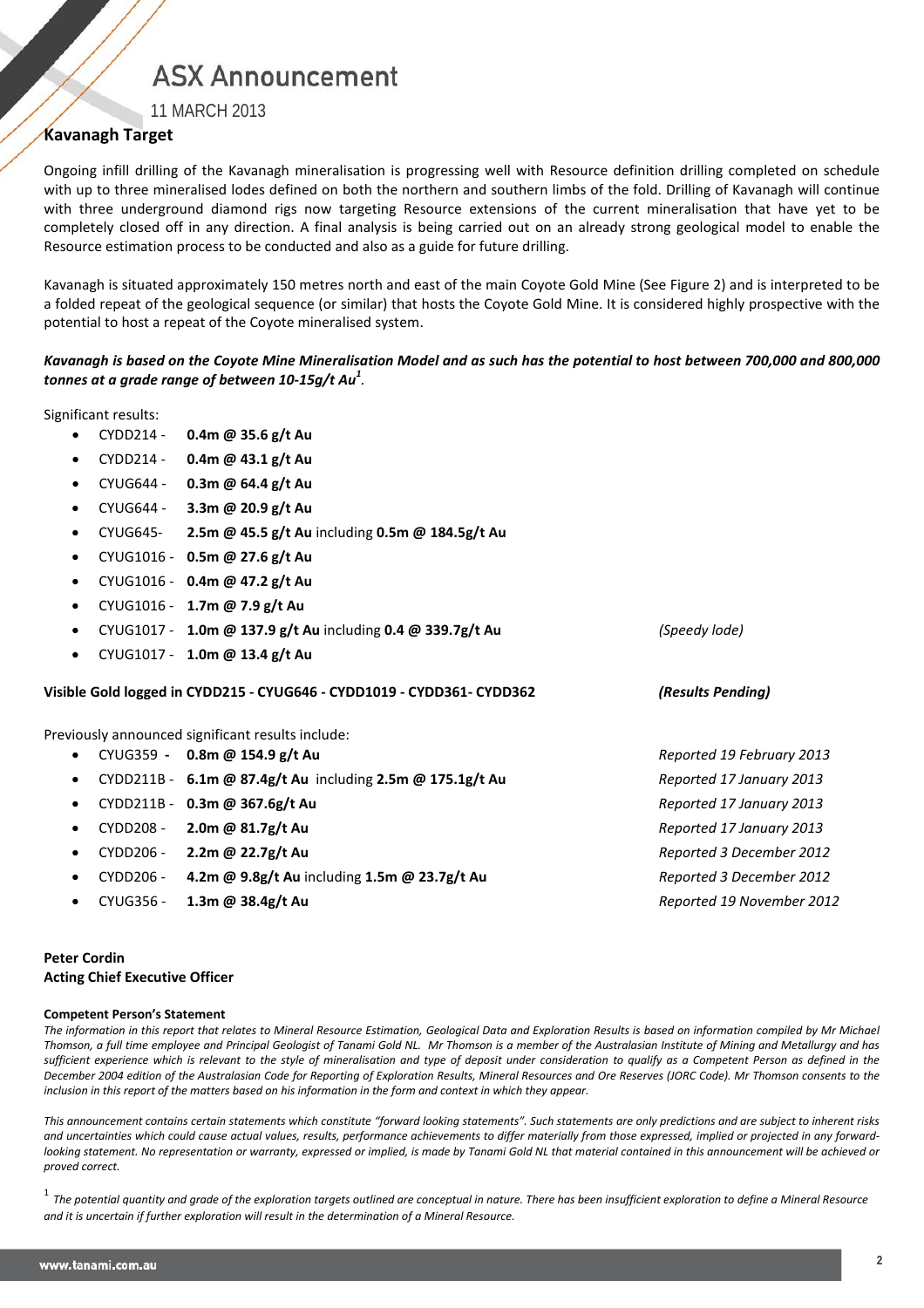# **ASX Announcement**

11 MARCH 2013



**Figure 1: Kavanagh 75025E Oblique Schematic Cross Section**

**Figure 2: Coyote Schematic Geology Plan**